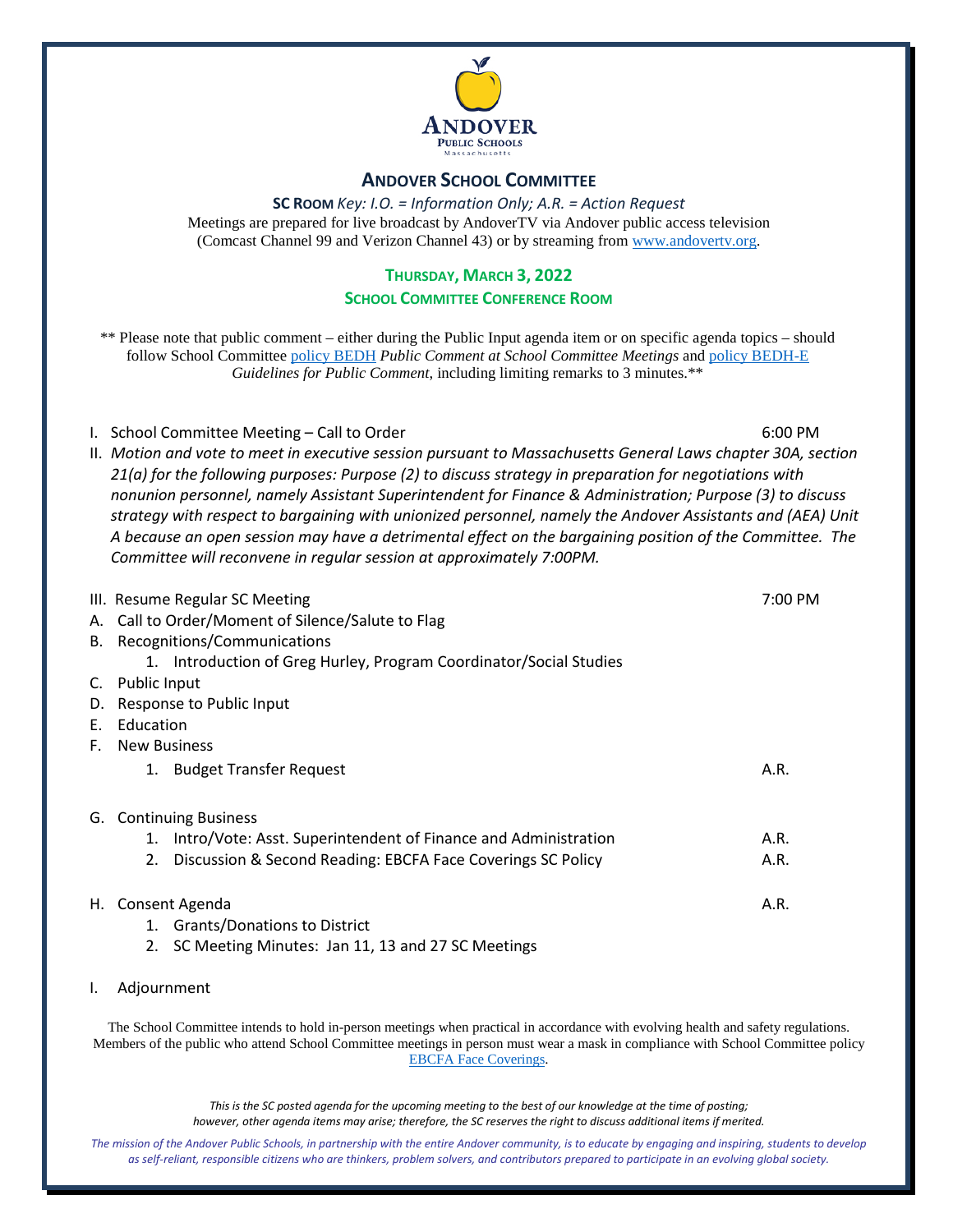# **FILE: EBCFA**

# **FACE COVERINGS**

The Andover Public Schools District is committed to providing a safe and operational learning environment as schools continue to operate during the COVID-19 pandemic. According to public health experts, one of the best ways to limit the spread of coronavirus and to keep members of our school community safe is the use of face masks. Therefore, the following requirements are in place **when it is determined masking will be required** by Andover Public Schools throughout the District or in individual buildings and programs.

All individuals inside school buildings and on school transportation, even when social distancing is observed, must wear a face mask that:

- covers the nose and mouth;
- fits securely and comfortably against the side of the face;
- is secured with ties or ear loops;
- allows for breathing without restriction;
- does NOT have an exhalation valve or vent;
- can be laundered and machine dried without damage or change of shape if a multi-use mask;
- is a fresh surgical, KN95, or KF94 mask if single use.

Students and staff are not required to wear face masks **outdoors** even if defined social distance is not observed. This applies to:

- recess:
- physical education classes;
- athletics as defined by the Massachusetts Executive Office of Energy and Environmental Affairs (MA EEA) and adopted by the Massachusetts Interscholastic Athletic Association (MIAA);
- learning environments; and
- eating and drinking.

Individuals may be excused from the mask requirement if they:

- have trouble breathing;
- are unconscious or incapacitated;
- cannot remove a face mask without assistance.

Accommodations will be made for individuals for whom face masks are not possible due to medical conditions, disability impact, a significant impediment to communication, or other health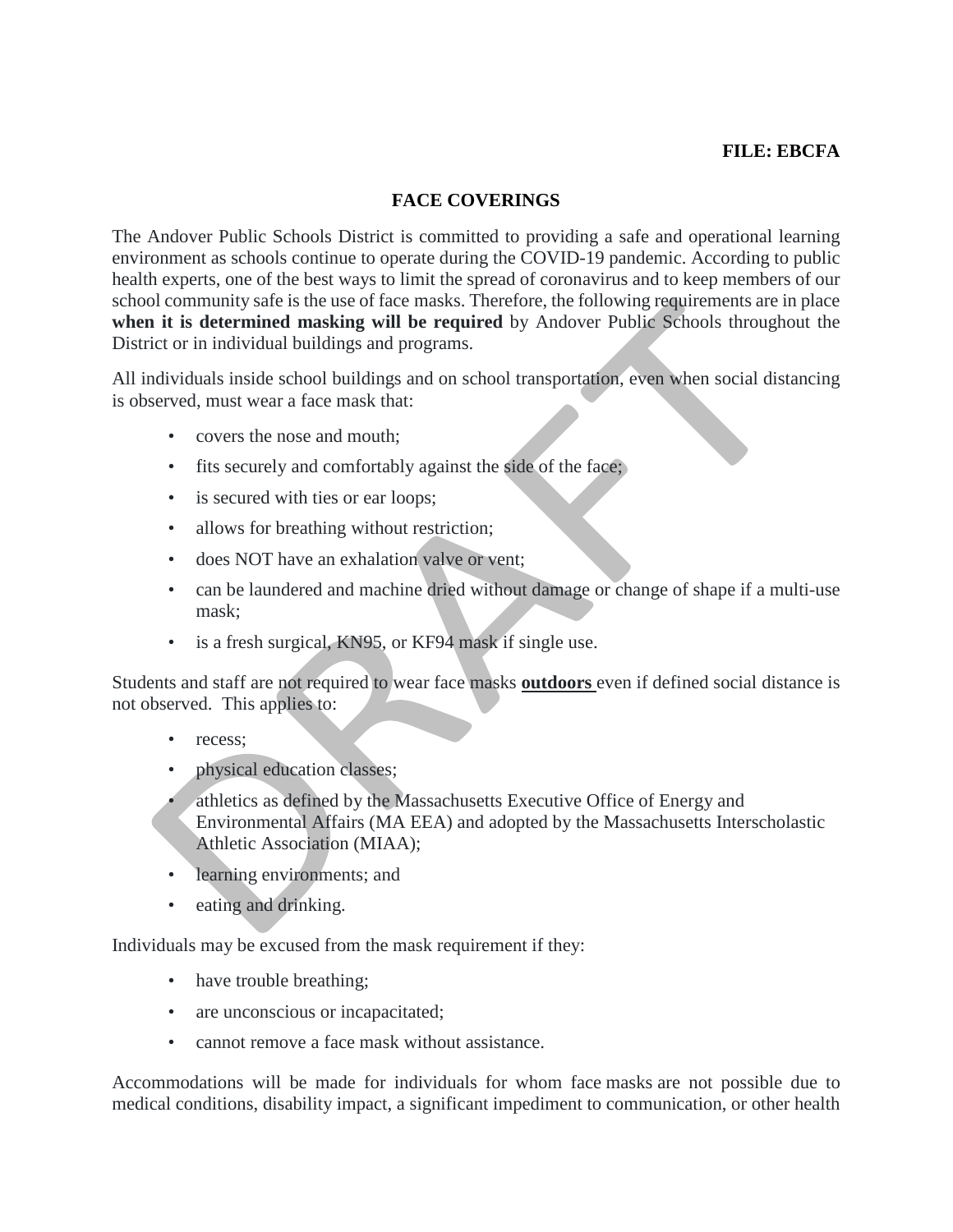or safety factors, which for students may include behavioral challenges. Medical documentation acceptable to APS is required for a requested accommodation. Any accommodations must be approved by the building principal in consultation with the school nurse or local Board of Health. Face shields or physical barriers may provide an alternative in some instances. Parents may not excuse their child from the face mask requirement by signing a waiver.

Face masks will be required **indoors** except:

- during approved mask breaks of less than 15 minutes;
- while eating or drinking during designated snack and lunch; and
- while alone in an office or classroom.

A student's face mask or face covering is to be provided by the student's family. Staff members are responsible for providing their own face mask or face covering. However, the district will supply a disposable face mask for individuals who arrive at a building, or want to board school transportation, without one.

If students are in violation of this policy, the building principal or designee will consult with the parent/guardians to determine whether an accommodation is appropriate, and/or the student may be removed from the school building until such time as they can comply with the requirement.

Violations of this policy by staff will be handled in the same manner as other violations of all School Committee policy.

Visitors in violation of this policy will be denied entry to the school/district facility.

The School Committee delegates the authority to the Superintendent **to invoke or rescind the mask requirements under this policy** throughout the District or in individual buildings or programs as deemed operationally necessary to protect the health and safety of the school community as circumstances change or arise, based on data and professional judgment. Such decision shall be made in consultation with the Director of Nursing and Andover Director of Public Health and shall consider guidance from the Centers for Disease Control (CDC), the American Academy of Pediatrics (AAP), the Massachusetts Department of Elementary and Secondary Education (DESE), and the Massachusetts Department of Public Health. The School Committee must be notified of any decision by the Superintendent to invoke or rescind the mask requirements under this policy and the basis for such decision, including the input of the Director of Nursing and the Director of Public Health.

The Superintendent may exercise this authority with respect to the District, an individual school building, an individual school-sponsored event or program, or individual events or programs being conducted by non-APS groups using APS facilities.

The following requirements apply whether or not masking is required for all students and staff within an Andover Public School building or program.

• **Students and staff who test positive for Covid-19 must follow State of Massachusetts Isolation and Quarantine Guidelines in effect at the time.**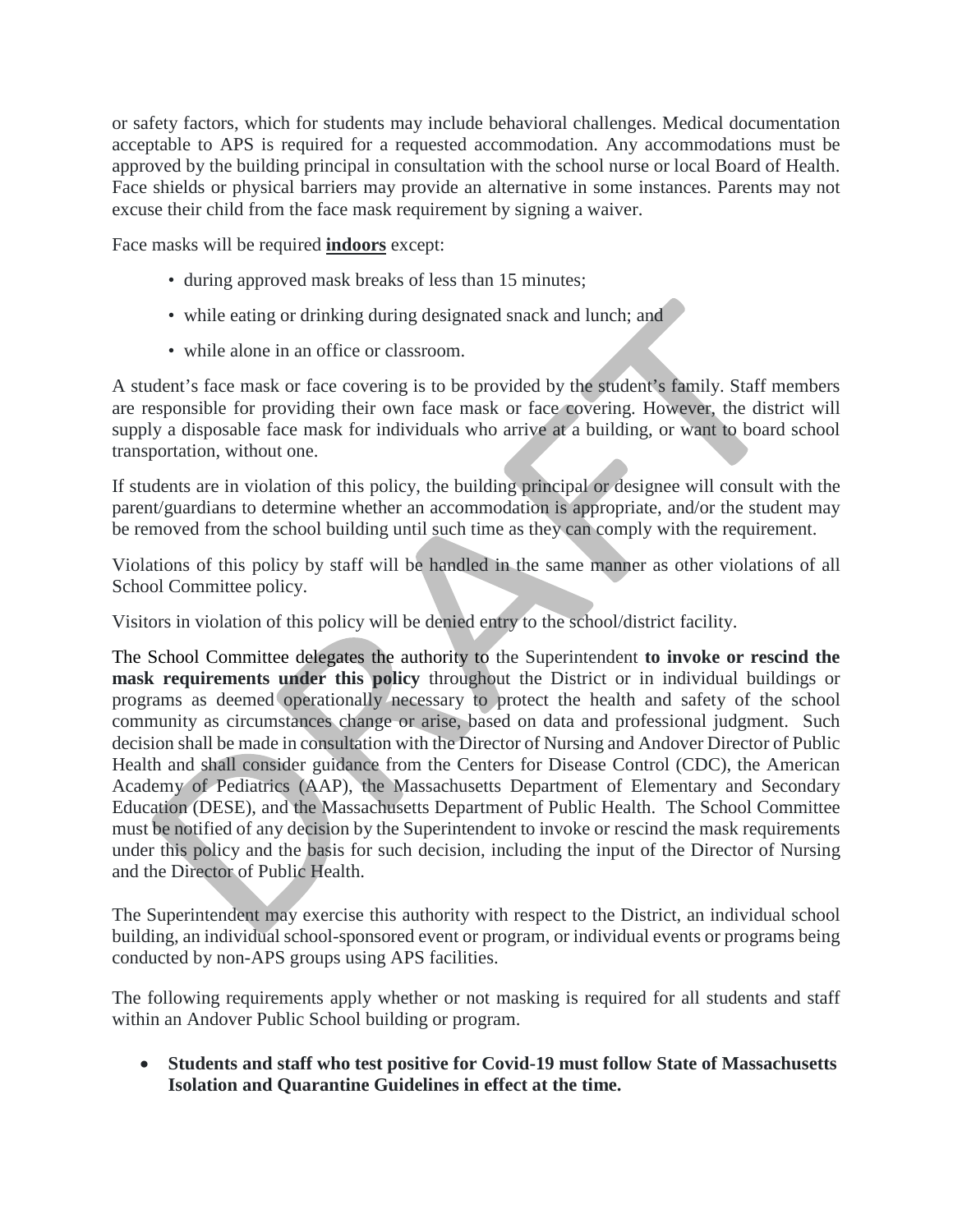- **Masks are required in all school nursing offices.**
- **Masks must be worn wherever required by a state or federal public health order.**

**Students and staff shall retain the option to wear a mask whenever and wherever desired at times when or locations where masking is not mandated by the school district.** Students and staff who are not fully vaccinated or are immunocompromised are strongly advised to wear a mask when inside an APS building or while attending a school sponsored event or program.

The School Committee recognizes that because of their individual circumstances (e.g., they are immunocompromised or live with vulnerable individuals or individuals who cannot be vaccinated), a teacher may prefer students continue to wear masks in their classroom. The School Committee fully supports such requests and encourages the school community to voluntarily honor such requests.

The School Committee believes that all students deserve every opportunity to achieve academic success in a safe, secure learning environment. Good citizenship in schools is based on respect and consideration for the rights and choices of others. Students are expected to conduct themselves in a way that respects those rights and choices.

Further, NO student shall be subjected to harassment, intimidation, bullying, or cyber-bullying for their personal choice to wear or to not wear a mask during times when, or at locations where, masks are not required by the District.

Any student engaging in conduct demonstrating disrespect for another student's choice with respect to masking, including harassment, intimidation, bullying, or cyber-bullying, will be subject to discipline as defined in School Committee policies [JIC: Student Conduct](https://z2policy.ctspublish.com/masc/browse/andoverset/andover/JIC) and [JICFB: Bullying](https://z2policy.ctspublish.com/masc/browse/andoverset/andover/JICFB)  [Prevention.](https://z2policy.ctspublish.com/masc/browse/andoverset/andover/JICFB)

This policy will remain in place until rescinded by the School Committee.

CROSS REF: [EEAEC:](https://z2policy.ctspublish.com/masc/browse/andoverset/welcome/root) Student Conduct On School Busses

[GBEB:](https://z2policy.ctspublish.com/masc/browse/andoverset/welcome/root) Staff Conduct

**[JIC:](https://z2policy.ctspublish.com/masc/browse/andoverset/welcome/root)** Student Discipline

**JICFB**: Bullying Prevention

[KE:](https://z2policy.ctspublish.com/masc/browse/andoverset/welcome/root) Public Complaints

LEGAL REF:

REFS: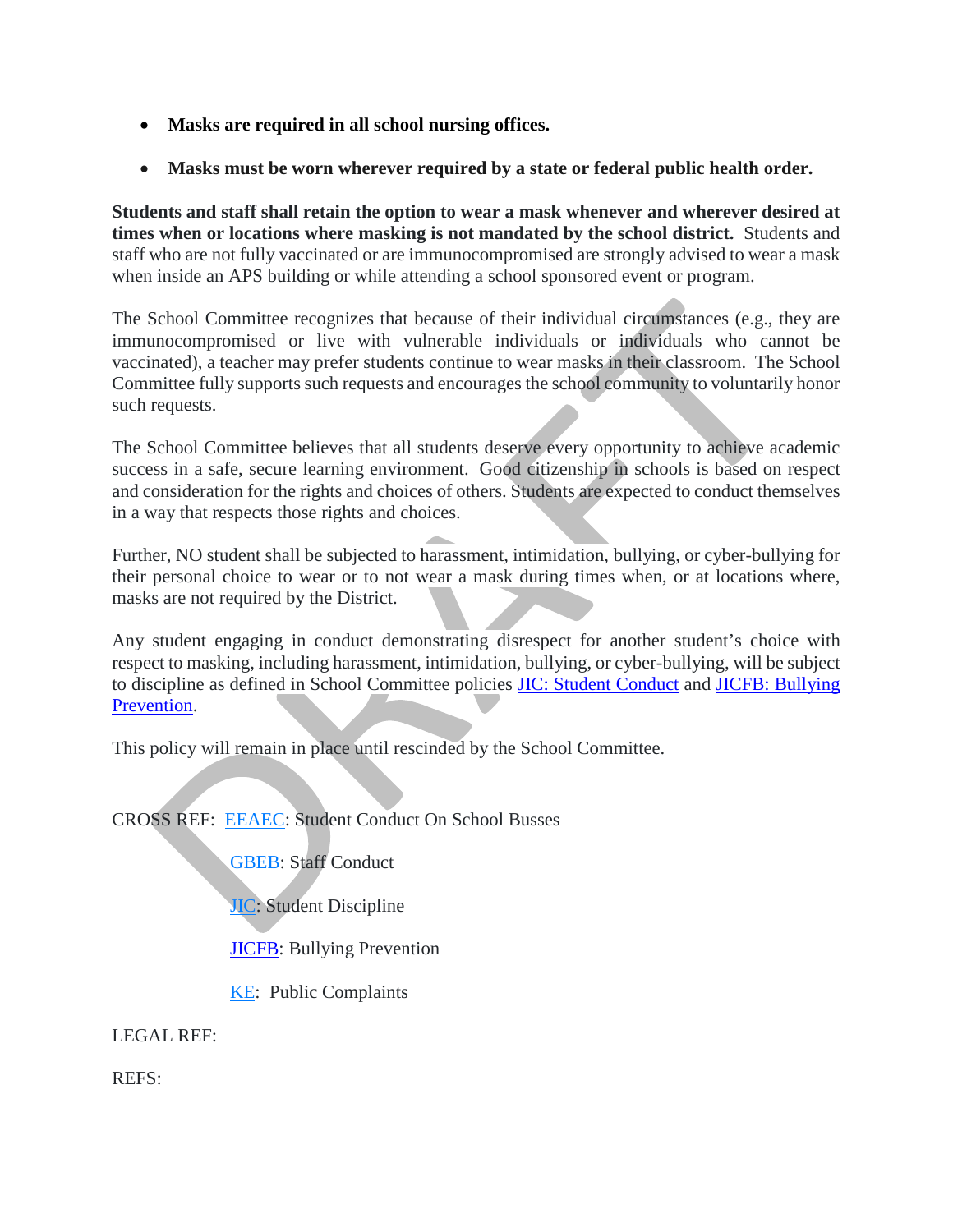#### **Massachusetts Department of Public Health** – **[Mask Advisory](https://www.mass.gov/doc/updated-advisory-regarding-masks-and-face-coverings-july-30-2021-0/download)  [Updated December 21, 2021](https://www.mass.gov/doc/updated-advisory-regarding-masks-and-face-coverings-july-30-2021-0/download)**

[https://www.mass.gov/doc/updated-advisory-regarding-masks-and-face](https://www.mass.gov/doc/updated-advisory-regarding-masks-and-face-coverings-july-30-2021-0/download)[coverings-july-30-2021-0/download](https://www.mass.gov/doc/updated-advisory-regarding-masks-and-face-coverings-july-30-2021-0/download)

**Centers for Disease Control and Prevention – [Guidance for Covid-19](https://www.cdc.gov/coronavirus/2019-ncov/community/schools-childcare/k-12-guidance.html)  [Prevention in K-12 Schools Updated January 22, 2022](https://www.cdc.gov/coronavirus/2019-ncov/community/schools-childcare/k-12-guidance.html) -**

[https://www.cdc.gov/coronavirus/2019-ncov/community/schools](https://www.cdc.gov/coronavirus/2019-ncov/community/schools-childcare/k-12-guidance.html)[childcare/k-12-guidance.html](https://www.cdc.gov/coronavirus/2019-ncov/community/schools-childcare/k-12-guidance.html)

# **Centers for Disease Control and Prevention – [Guidance for Covid-19](https://www.cdc.gov/coronavirus/2019-ncov/travelers/face-masks-public-transportation.html)  [Prevention on Public Transportation](https://www.cdc.gov/coronavirus/2019-ncov/travelers/face-masks-public-transportation.html)**

[https://www.cdc.gov/coronavirus/2019-ncov/travelers/face-masks-public](https://www.cdc.gov/coronavirus/2019-ncov/travelers/face-masks-public-transportation.html)[transportation.html](https://www.cdc.gov/coronavirus/2019-ncov/travelers/face-masks-public-transportation.html)

**Massachusetts Department of Elementary and Secondary Education – [Press Release: Statewide School Mask Requirement Will Be Lifted](https://mailchi.mp/doe.mass.edu/press-releasestatewide-school-mask-requirement-will-be-lifted-february-28)  [February 28](https://mailchi.mp/doe.mass.edu/press-releasestatewide-school-mask-requirement-will-be-lifted-february-28)** [https://mailchi.mp/doe.mass.edu/press-releasestatewide-school-mask](https://mailchi.mp/doe.mass.edu/press-releasestatewide-school-mask-requirement-will-be-lifted-february-28)[requirement-will-be-lifted-february-28](https://mailchi.mp/doe.mass.edu/press-releasestatewide-school-mask-requirement-will-be-lifted-february-28)

# **American Academy of Pediatrics - Recommendations for Opening Schools in Fall 2021**

[https://services.aap.org/en/news-room/news-releases/aap/2021/american](https://services.aap.org/en/news-room/news-releases/aap/2021/american-academy-of-pediatrics-updates-recommendations-for-opening-schools-in-fall-2021/)[academy-of-pediatrics-updates-recommendations-for-opening-schools-in](https://services.aap.org/en/news-room/news-releases/aap/2021/american-academy-of-pediatrics-updates-recommendations-for-opening-schools-in-fall-2021/)[fall-2021/](https://services.aap.org/en/news-room/news-releases/aap/2021/american-academy-of-pediatrics-updates-recommendations-for-opening-schools-in-fall-2021/)

**American Academy of Pediatrics - [Guidance for Safe Schools and](https://www.aap.org/en/pages/2019-novel-coronavirus-covid-19-infections/clinical-guidance/covid-19-planning-considerations-return-to-in-person-education-in-schools/)  [Promotion of In-Person Learning](https://www.aap.org/en/pages/2019-novel-coronavirus-covid-19-infections/clinical-guidance/covid-19-planning-considerations-return-to-in-person-education-in-schools/) Updated January 14, 2022**

https://www.aap.org/en/pages/2019-novel-coronavirus-covid-19 infections/clinical-guidance/covid-19-planning-considerations-return-toin-person-education-in-schools/

SOURCE: ANDOVER - September 2, 2020 (adopted from MASC August 2020 template) Updated 10/1/20; 5/20/21; REVISED 08/16/21; REVISED March \_\_\_, 2022.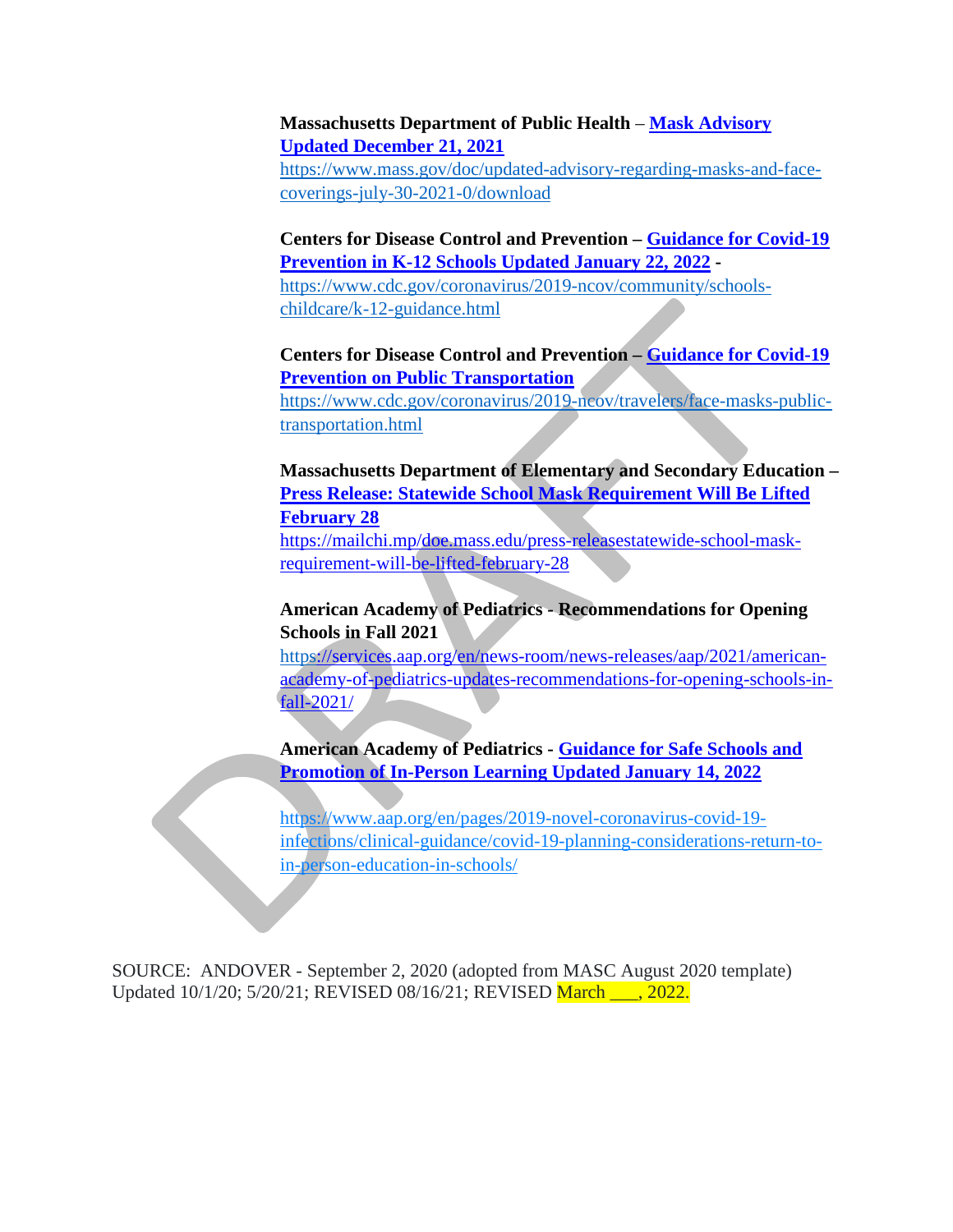# **Andover School Committee Tuesday, January 11, 2022 School Committee Room**

**Participants from the School Committee**: Chair Susan McCready, Vice Chair Lauren Conoscenti, Tracey Spruce, Shannon Scully and Paul Murphy who participated remotely. **Others participating**: Superintendent Dr. Magda Parvey, Asst. Superintendent Dr. Julie Riley, Asst. Superintendent Dr. Sara Stetson, Business Manager Paul Szymanski.

### I. **Budget Presentations**

#### **A. Call to Order**

The Chair called the School Committee to order at 6:00 P.M. The meeting began with a moment of Silence and a Salute to the Flag.

### **B. Budget Presentations**:

The Department Heads have been given this opportunity to share their budget requests and explain the needs and supports for their programs.

#### 1. [Fine Arts](https://www.aps1.net/DocumentCenter/View/12180/Fine-and-Performing-Arts2-003)

Director of Fine Arts, Sean Walsh recognized the Fine Arts Teachers who have done amazing work over the past few difficult years. Mr. Walsh is presenting a level service budget for general instruction and equipment and looking at a few areas to shift funds to further support Musical Professional Development in Feierabend and Orff-Schulwerk Training for some of the newer teachers and funding some of the infrastructure needs through the CIP such as furniture, risers, art tables, instruments, etc.

The need comes from the Extra-Curricular Programs at AHS (Show Choir, Vocal Music Program, Marching Band, and Theatre Programs) who depend on outside organizations for operational expenses. Typically, it costs \$25,000 in operational expenses to run three Show Choir Programs, and Early Enrichment expenses are typically covered by the Andover Vocal Music Program.

Expenses for the Marching Band Program of \$9,500 for arrangement rights, uniform support and upkeep, are supported by the Andover Band Association. Expenses of \$8,500+ for the Theatre Programs are covered by tickets sales and revenue for the annual costume budget and to pay professional musicians to augment our band for Show Choir. Sean is looking into how we can balance the role of our generous parent groups.

In addition, he is proposing two new stipended positions: one position for Winter Guard (\$3,000) and stipends for two AHS Tech Theatre positions for individuals to help operate the lights, sound, sets, etc. in the amount of \$2,500/\$1,500. These stipended positions would be a core part of operating the Music Department.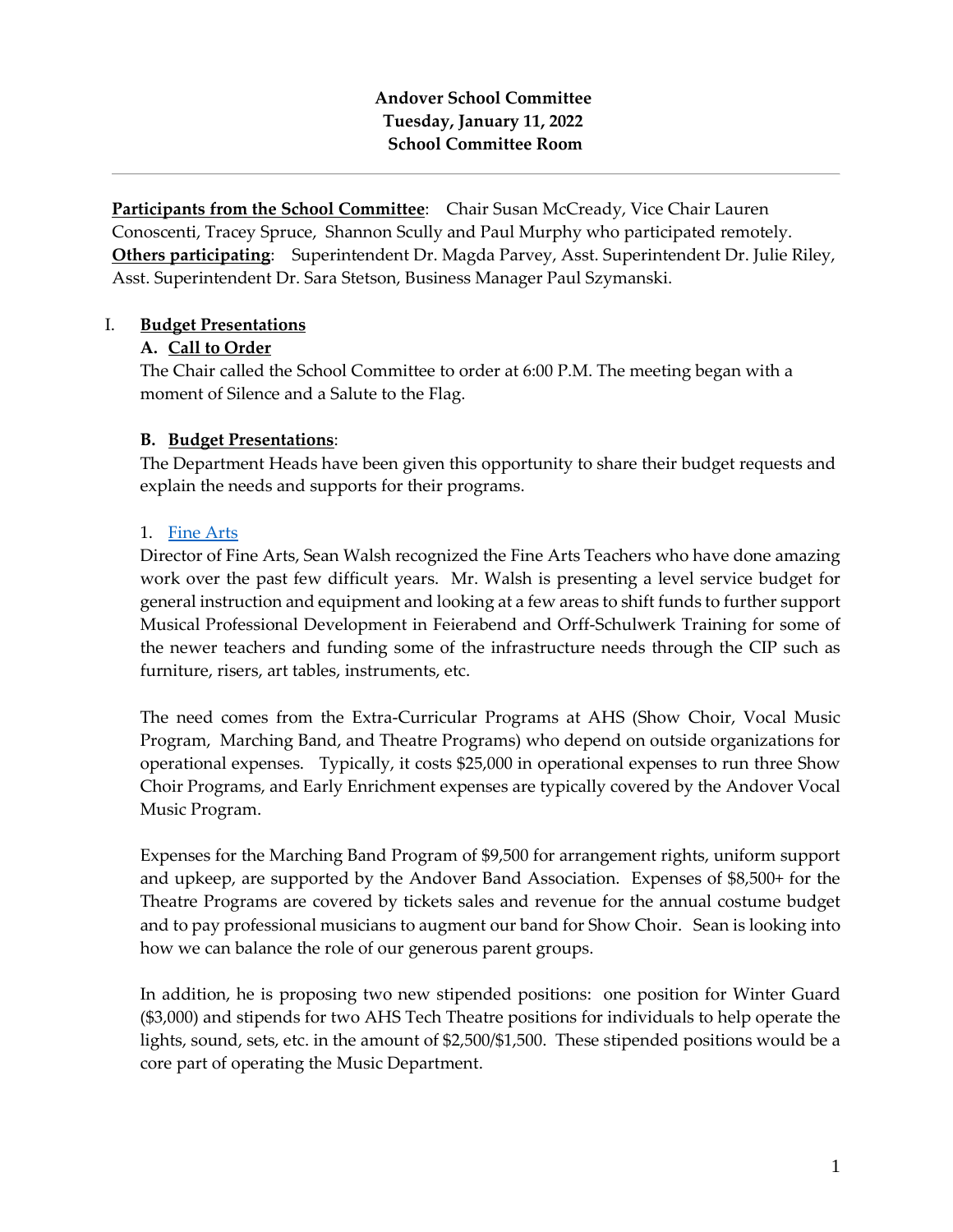# 2. Teaching & Learning

Dr. Julie Riley has assessed the curriculum needs of the District and what she anticipates will come back from the review conducted by the Department of Education in December.

Curriculum materials needs include software and materials for curriculum mapping districtwide, (\$25,000). They are in the process of reviewing our math instruction and will need Math Instructional and Intervention supports for K-12 (\$225,000), and for building out the Social Emotional Instructional Learning Supports for grades K-12 (\$120,000).

An analysis of hardware is being conducted to determine what is needed to offer testing in each building for middle and high school students to support MCAS testing (\$147,500) that includes: \$1,300 for 300 Chromebooks for the middle schools and 400 Chromebooks for the High School. Paul Puzzanghera is working to secure 150 iPads including carts so we would have an initial 1-1 for our K-2 students. Additionally, they have been working on developing concepts for additional supports for content-based software to support ELA, Math, Science and Social Studies (\$75,000).

They also want to build out more content specific professional development for all content areas offered at the District level to help keep our teachers in-district and continually provide professional development for all staff. They are pursuing the expansion of Responsive Classroom, Ruler Training for Instructional Staff (Yale Center for Emotional Intelligence) and building out a district team to leverage this across the board for students and then families.

Dr. Riley and the Program Coordinators have been discussing the need for PD specific interventions for academic and SEL for students in K-8, building out an intervention practice and the requirements to facilitate and articulate some of the ideas. They are developing a plan for Technology and Blended Learning Training for the Digital Learning Coach's and District Staff to help with technology infrastructure and teacher staff.

Dr Riley also presented long-term plans for District Supports for Curriculum school-based programming to build-out our coaching staff:

~Expanded Coaching Staff for Math & ELA, K-8. (long-range plan) with a math and reading coach for each elementary school.  $$811,888$ 

| coach for each elementary school.                                  | <b>POIT,000</b> |
|--------------------------------------------------------------------|-----------------|
| ~MTSS Interventionists for ELA and Math.                           | \$442,848       |
| ~SEL Curriculum and Organizational Supports for Freshmen           | \$ 25,000       |
| ~SEL Organizational Supports for students in Gr 9-12 and families. | \$ 20,000       |

The District Teaching & Learning Materials are the items identified for the 2022-2023 school year budget with priority for the math interventionists and supports, and building upon SEL including the hardware to facilitate the amount of assessment we have to do in the district. The professional development budget will be in the area of \$400,00 for FY-2023.

# 3. [Student Services](https://www.aps1.net/DocumentCenter/View/12181/SS_BUDGET_JAN_2022)

Dr. Parvey thanked Dr. Stetson for her strategic planning resulting in some reductions in the Student Services Budget Dr. Stetson's presentation provided a history of the Out-of-District (OOD) Mental Health programs and how they built out the T-3 Programs (multi-leveled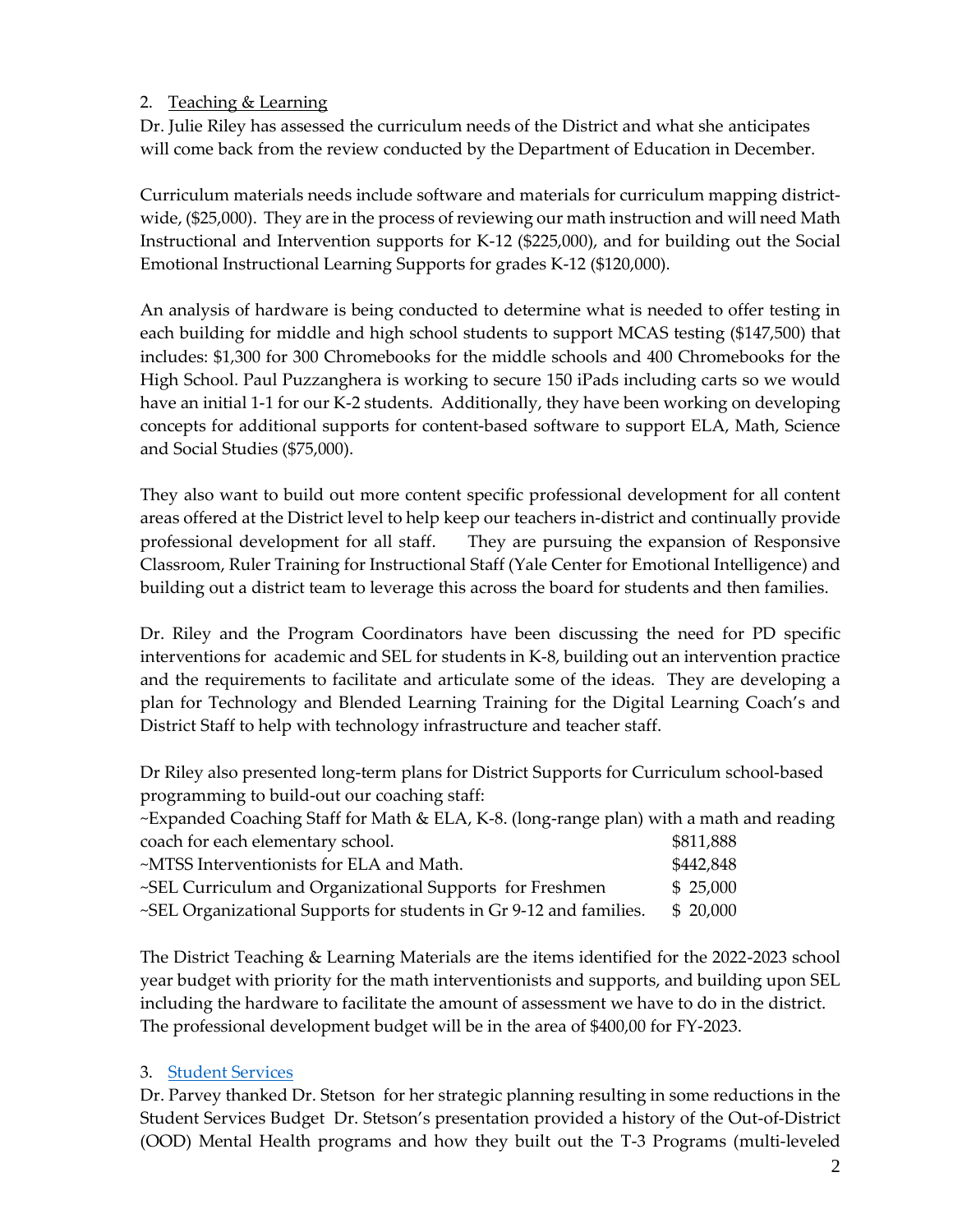program) so kids can move in/out of levels. This year they launched a second high school model and the total number of students placed in OOD programs for serious emotional challenges have gone down significantly, thus reducing our costs. They have had a long and multi-pronged program on Learning Disabilities and the history shows a reduced rate of placements and reduced program costs.

They have steadily reduced their contracted services for students on IEP's by consistently and plan-fully building the infrastructure to build better supports in-house. Despite the reduction in their OOD placement (43% approximately), the fairly constant increases in tuition is due in part to the Dept. of Education who responds to applications for tuition adjustments for schools that doesn't follow a budget cycle, but an application cycle. Other budget issues include the increases in transportation costs and the small number of tuitions that are very different and in excess of our typical tuition range.

They have been looking closely at their BRIDGE Program for students with autism. The BCBA is supporting more than 65 students with intensive needs. The Program Coordinator has more than 80 students with monthly case reviews in addition to IEP and Evaluation Team Meetings. They have identified some needs in the way they would like to train their staff and would like to increase their Board-Certified Analyst Support personnel.

They would like to have an ETF for the BRIDGE program who has a high-level of expertise and who can run the very complex meetings and use Just-in Time Training that will help us maintain our staff. They would also like to add one BCBA teacher to help with increased enrollment and an additional 0.5 speech Speech-Language Pathologist. Through restructuring, they feel they can do this at no cost.

| <b>Cost Analysis:</b>                    |                                                                   |  |  |  |
|------------------------------------------|-------------------------------------------------------------------|--|--|--|
| Clinical Director                        | Cost neutral                                                      |  |  |  |
| <b>RENEW Program</b>                     | Using existing PD budget                                          |  |  |  |
| Doherty T3 Pilot Program<br>Cost neutral |                                                                   |  |  |  |
| HPE T <sub>3</sub>                       | Grants and delta between IA and first year teacher pay (\$40,000) |  |  |  |
| Bancroft T <sub>3</sub>                  | Grant funded                                                      |  |  |  |
| AHS Gr 9-10 T3                           | Cost neutral                                                      |  |  |  |
| AHS Gr 11-12 T3                          | Grants and addition of 1 teacher (\$65,000)                       |  |  |  |
| Language based SLP .5 FTE                | \$40,000                                                          |  |  |  |
| Add 1.0 FTE Teacher                      | \$60,000                                                          |  |  |  |
| <b>Total Cost Programs:</b>              | \$208,000 per year                                                |  |  |  |
| <b>Total Savings:</b>                    | \$2,450,000 per year                                              |  |  |  |
|                                          |                                                                   |  |  |  |

# II. **Adjournment**

At 7:35 P.M. Lauren Conoscenti moved to adjourn the School Committee meeting of January 11, 2022. The motion was seconded by Tracey Spruce. Roll call: S. Scully-Y, T. Spruce-Y, L. Conoscenti-Y, P. Murphy-Y, and S. McCready-Y. Motion passes

Respectfully submitted, Dee DeLorenzo Recording Secretary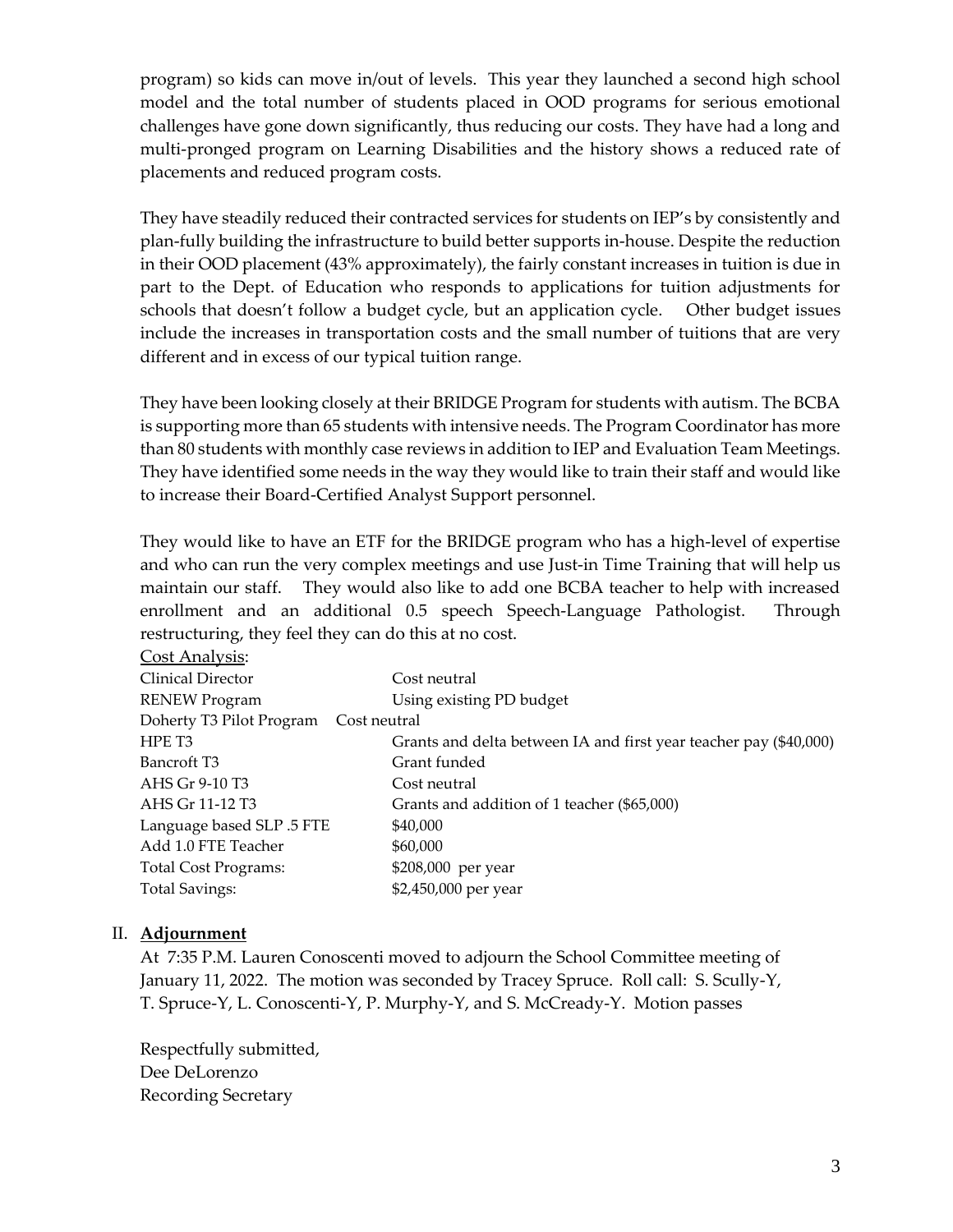# **Andover School Committee Minutes of Tuesday, January 13, 2022**

**Participants from the School Committee:** Chair Susan McCready, Vice Chair Lauren Conoscenti, Tracey Spruce, Shannon Scully, and Paul Murphy.

**Others participating**: Superintendent Dr. Magda Parvey, Asst. Superintendent Dr. Julie Riley, Assistant Superintendent Dr. Sara Stetson, Business Manager Paul Szymanski.

### **I. Budget Presentations**

**A.** The Chair called the School Committee to order at 6:00 P.M. The meeting began with a moment of Silence and a Salute to the Flag.

# **B.** [AHS Budget Presentation:](https://www.aps1.net/DocumentCenter/View/12182/1-AHS-Budget-202223-)

AHS Principal, Caitlin Brown, presented the AHS Budget for FY-2023. She began with the need for building-based substitutes and what they value about them. Their consistency, knowledge of school routines and schedules, relationships with students and staff, and their understanding of curriculum strategies are an integral part of the school. They provide consistent coverage for staff absence.

In addition, Principal Brown said they need a 0.5 Engineering Teacher for the expanded and redesigned engineering classes. Steve Chinosi spoke about the collaborative effort between the AHS Science Team and the Digital Learning Innovation Team that led to a partnership with NuVu Studio in Cambridge. APS would like to make engineering and design accessible to all students through the appropriate scope and sequence.

Science Program Coordinator Steve Sanborn and Steve Chinosi have been working diligently to build out the Engineering classes. The goal of the redesign is to facilitate more opportunities and access for students with design starting in the 6<sup>th</sup> grade. They reimagined the scope and sequence so students could build on this for the next four years. NuVu is a spinout of MIT in the media lab and based on a studio model. Our teachers are getting yearround professional development and a week-long 'boot camp' which is a deep dive. The student demand is greater than capacity for 2021-2022 and they are projecting an even greater demand in 2022-2023.

# Questions:

Is it possible to reorganize the services that are being delivered to optimize the headcount; is there a 0.5 that can be re-purposed for this opportunity? How many building-based subs does AHS currently have and how many more do you envision needing?

AHS has three building-based subs and some per diem subs, who cover the classrooms. They would like to retain these three subs, who have been helpful due to the higher level of staff absences as Covid has expanded. They try to use the subs for not one class, but for different classes; sometimes covering for 2-3 teachers in one day. Building based subs are benefit eligible. Justin Jin said the long-term building based subs are an asset to the students and a critical part of the school.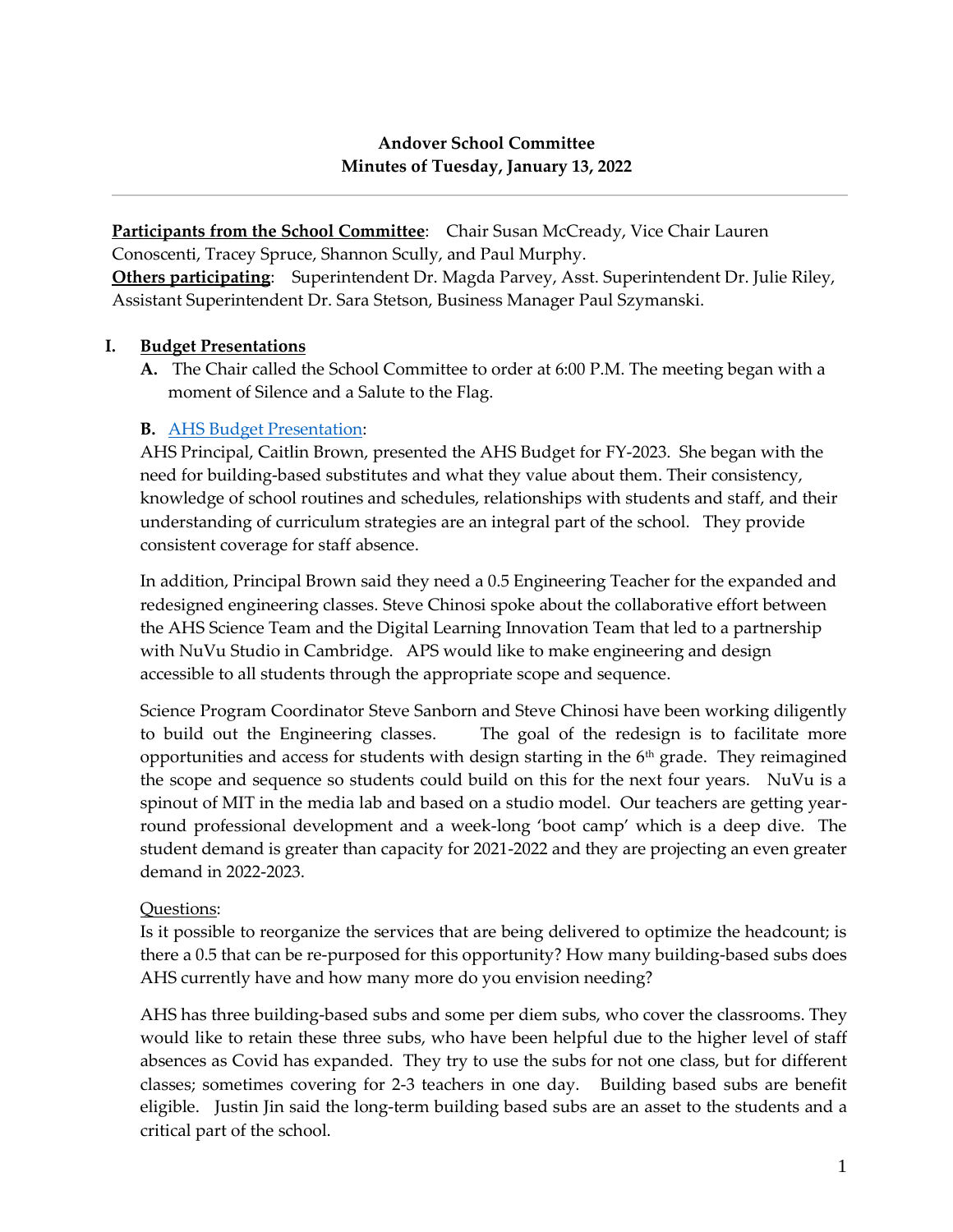[Athletics:](https://www.aps1.net/DocumentCenter/View/12183/2-Athletic-Budget-Presentation-Powerpoint) Bill Martin, Athletic Director presented two proposals; one to add team uniforms to the Athletic Budget and the other to add 21 Assistant Coaches.

Uniforms: Andover is fortunate that our Booster Programs do quite a bit of fundraising for Andover to purchase athletic uniforms which are not covered in the Athletic Budget. They also need Marching Band uniforms to replace uniforms that are close to 10 years old. Mr. Martin is proposing they create a 5-year rotation plan that would cost an average of between \$35-\$40K per year to replace uniforms.

They have been fortunate for the help of the Booster Organization who previously, at times, funded the cost of assistant coaches, which is not legal. Mr. Martin presented three options for consideration to fund the assistant coaches. 1. The Athletic Dept. budget will be funded to add additional coaches. 2. Allow booster groups to donate money for assistant coaches at a pre-determined amount. 3. Combination of booster groups donating money and the athletic budget adding funding for additional coaches.

The Athletic Department has 74 teams consisting of 500+ student athletes per season. They would like to fund 21 assistant coaches to have on hand for safety and instructional purposes. The 21 Assistant Coaches for the 13 sports programs who currently have volunteer coaches include: nine assistant coaches for female programs, eight assistant coaches for male programs, and four assistant coaches for the Co-Ed Programs (track/cross country). Questions:

Which of the items is the higher priority? Mr. Martin said uniforms would be the higher priority at this time. All but two districts provide uniforms for their students through their school budgets. If the Boosters Organization would like to donate money, we would work with them to do so through the proper channels and process.

#### **C. [Middle School: Doherty Middle, West Middle, and Wood Hill Middle](https://www.aps1.net/DocumentCenter/View/12184/3-MS-Budget-2022-D2-003)**

Presentation for the three Middle Schools was provided by Doherty Principal Robin Wilson and Wood Hill Principal Patrick Bucco.

The Middle Schools are continuing with their requests for guidance counselors at each of the schools. They spoke about the role distinction between guidance counselors and social workers. They have been diligently working to look at where efficiencies and opportunities arise that would allow them to fund these positions. They would like to use ESSER Funds for two years and at the end of the grant funding, to continue funding guidance counselors through the operating budget by repurposing funds through retirement, resignations, etc. They see the guidance counselors as a value to the middle schools.

There will be some overlap with social workers and guidance counselors. The struggle now is to be proactive instead of reactive to help support our students to make sure their needs are being met and assisting the parents and families through the development changes of students and the increased need for social emotional and academic supports.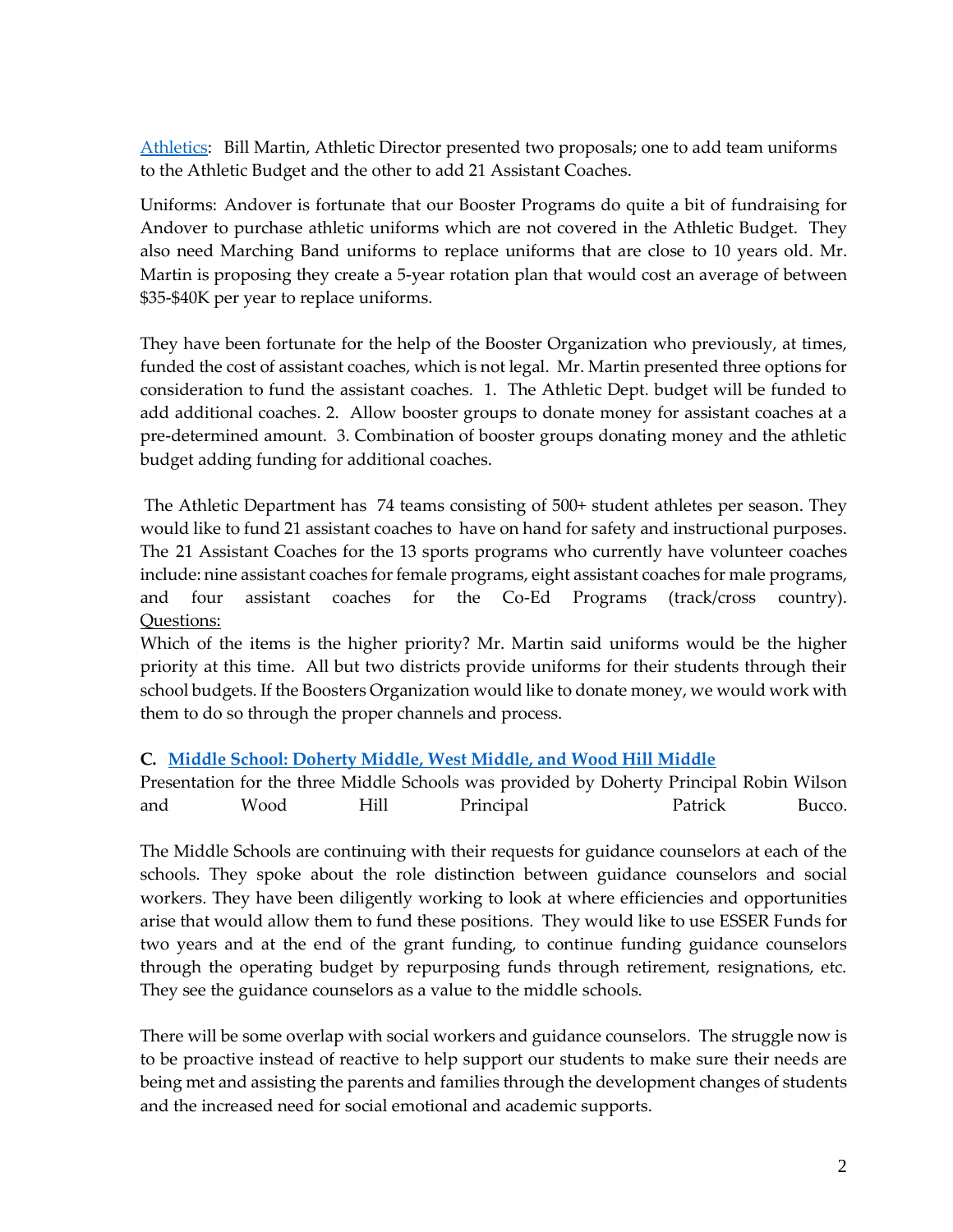Guidance counselors would provide support to students and families to understand what to expect as they transition from 5<sup>th</sup> grade to middle school and transitioning from middle school to the high school. They will look at student achievement, attendance, and behavior to prepare students to have the right skills as they go forward including exploration for career counseling and working closely with the guidance counselors at the high school.

The counselors will be looking at support students with personal and social development and to educate our families on the value of Andover middle schools vs private schools. The Guidance counselors would be working more in the classroom and consulting with teachers and families providing collaborative opportunities, and skill-based development and being able to refer to outside organizations, whatever that needs to be.

Question: Would we be able to find guidance counselors if it is just for a two-year position? Dr. Riley said there are so few guidance counselor positions available, many would take the opportunity to work with students to get the experience.

# Math Interventionists:

Target Tier 2 Academic support, provide small group instruction, monitor student progress and serve as a liaison to teachers.

Building Based Substitutes. Robin and Patrick shared the importance of the knowledge building-based substitutes have of school routines and schedules, relationships with students and staff, providing additional classroom team support, an understanding of curriculum strategies, and provide consistent coverage for staff absence. They currently have two at each middle school and want to keep them.

# **D. [Elementary /Preschool level](https://www.aps1.net/DocumentCenter/View/12185/4-APS-PPT-Elementary-presentation-2022-2-1)**

Principals Pam Lathrop (High Plain Elementary) and Jason DiCarlo (Sanborn School) presented the elementary and preschool requests.

Currently, Andover has a Math Program Coordinator for PreK-12 and two math coaches shared with the five elementary schools. The math curriculum 'Math in Focus' was adopted in 2013. They are going through the process of focusing on a new curriculum and their assessment data indicates the need for math support at the elementary level.

A Math Coordinator for PK-5 would provide targeted support, alignment of the curriculum, analyze and respond to district and school data.

The PK-5 Math Coordinator would work with principals, coaches and teachers to develop a shared vision for mathematics and to support new math curriculum. They would collaborate and support coaches and teachers to deepen pedagogy and provide targeted supervision for coaches and teachers.

Math coaches would strengthen a culture where teaching math is student centered and developmentally appropriate with emphasis on the MA Standards for Mathematics. Coaches would provide increased momentum with math teaching and learning and collaborate with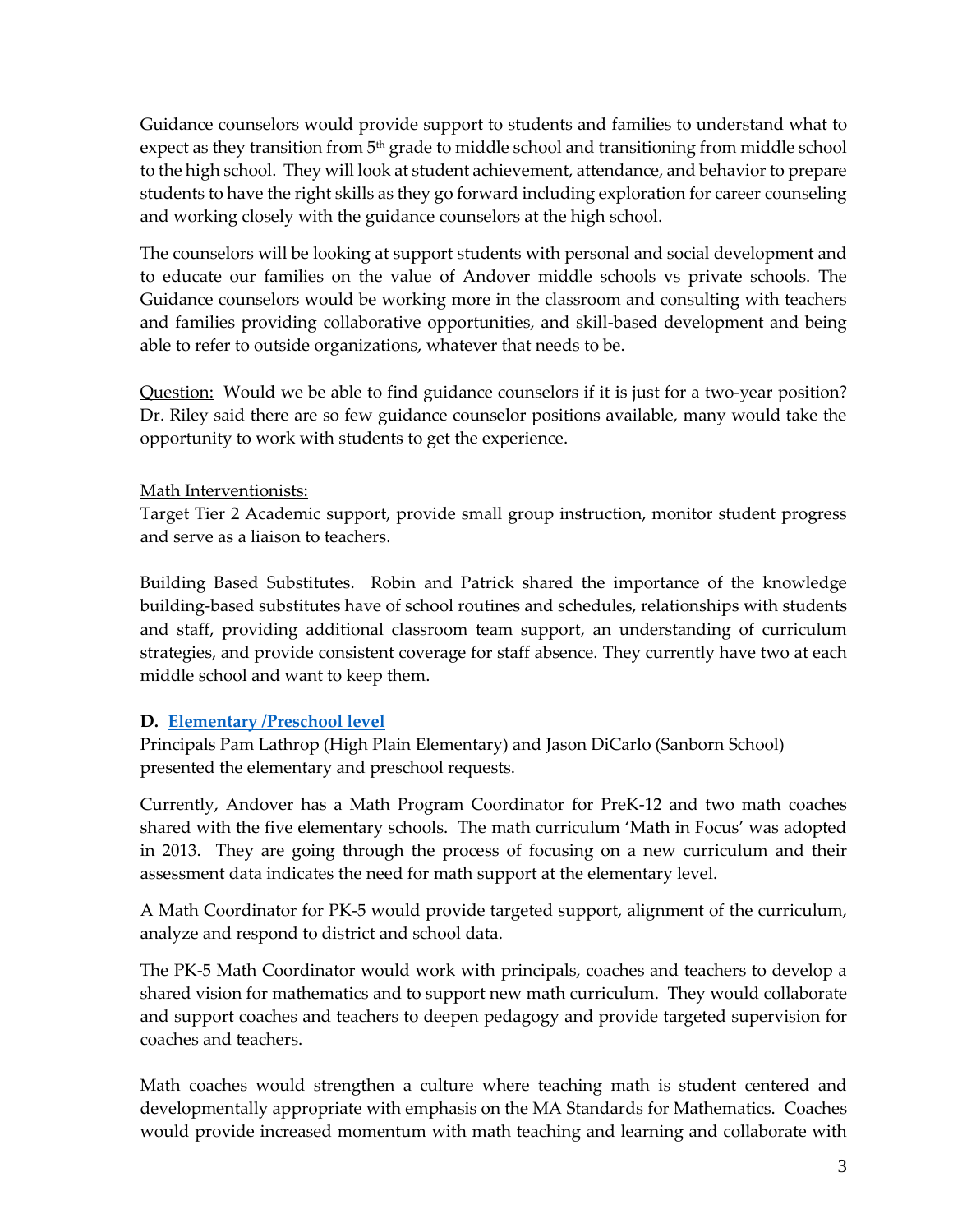support staff including Special Education. They would develop action steps in response to district and school data and collaborate with teachers and teams to deliver PD to address student needs. They would be familiar with the schools, students, curriculum, procedures, and provide consistency in learning for students and develop strong relationships with both staff and students.

The Elementary and Preschool principals are also requesting retaining the building based substitutes (currently have 2 per school). Shawsheen School has one building-based substitute that they would like to retain.

### **Discussion**

The Principals are asking for 20 building-based substitutes across the District, what would be the cost, what would that look like, and are there any benefits included? What is the process for hiring Assistant Coaches, do they have to go through the Collective Bargaining Agreement process? What will be the cost for each request? Clarify positions that are re-purposed. Helpful to see the costs associated for each request.

# **E.** [FY 2023 School Department Additional Budget Considerations](https://www.aps1.net/DocumentCenter/View/12186/FY2023-Budget---Additional-Considerations---20220113---V3--)

Preliminary Budget Totals for Personnel and General Expense: \$96,065,706 The Committee discussed additional budget considerations including the reduction of student fees for: Transportation, High School Athletics, High School parking fees, and Middle School Extra-Curricular Fees.

They also discussed Capital Needs for Plant & Facilities that included: Andover High School Design: \$1,700,000 Town Project vs \$2,500,000 MSBA Project DMS Improvements: Currently there is \$8,000,000 in the CIP (School 5) Improvements needed include but not limited to: installation of an elevator, reuse of ramp area outside of the gymnasium; construction of new, accessible single-user restrooms; installation of HVAC system; and installation of sprinklers throughout the building. School-wide Site Paving Work: \$5,000,000 in CIP for School 5 in FY2025 Improve or replace crumbling or failing pavement surfaces throughout the district. Air-Conditioning: \$10,700,000 in the CIP in in FY2025 (Sanborn, South, West Middle) to provide comfortable learning environment and extend year-round building use.

# Technology:

At the Chair's Meeting yesterday, Paul Puzzanghera presented information on the CIP Projects for Information Technology: IT-1, IT-2, and IT-3.

IT-2 Provides for leasing student devices (iPads / Chromebooks) used for daily learning and annual MCAS testing (\$436,477 for FY-23). The Town Manager asked if the School Dept. would move \$150,000-\$200,000 for FY-2023 (student devices) to the School Operating Budget.

Susan McCready provided the list of items in the FY-2023 Budget Framework that includes Obligations, Improvements, and Capital Projects.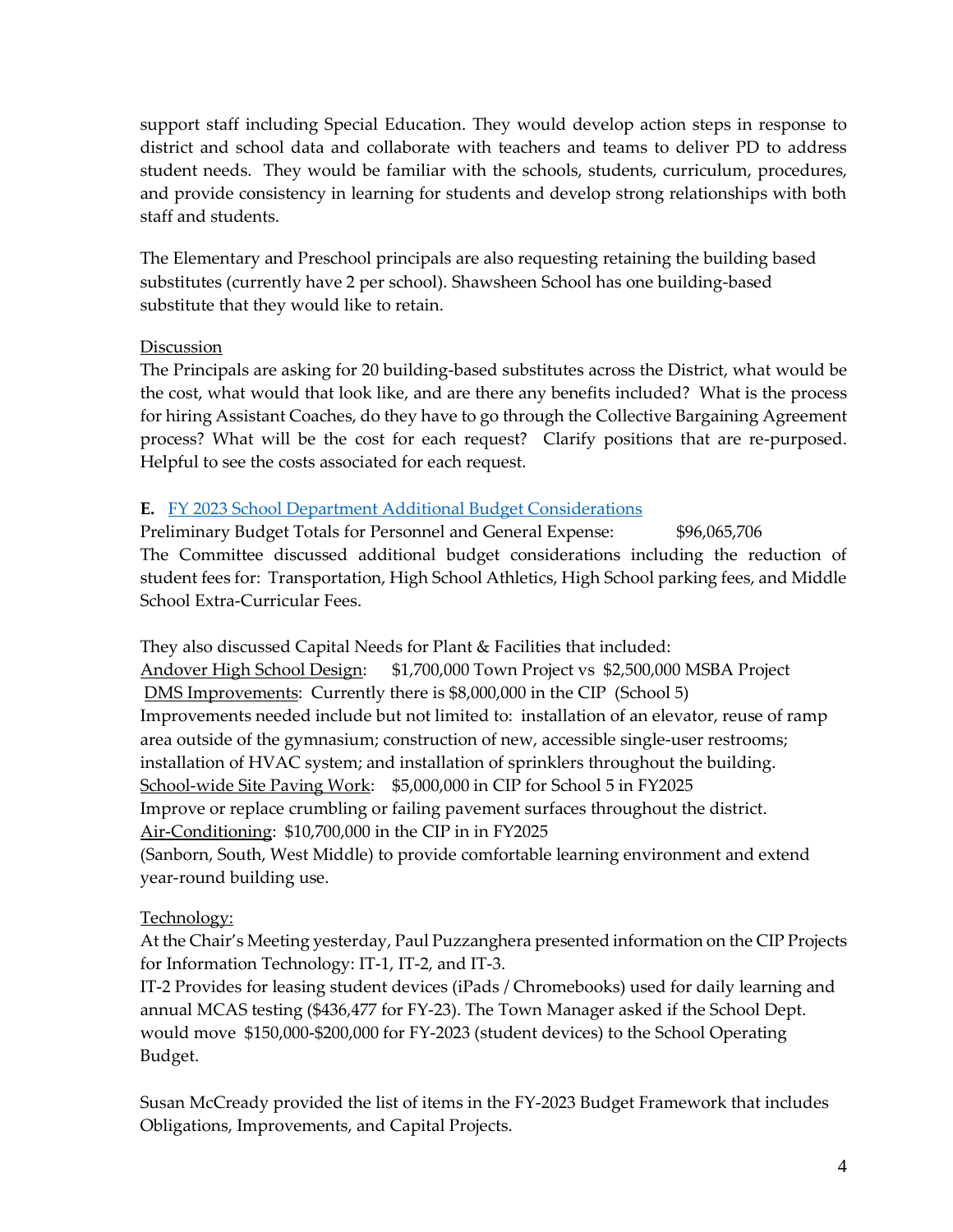The Superintendent is conducting a district-wide assessment of areas of strength and areas for investment.

### Next Steps

Consider requests and priorities, on-going refinement of costs by Dr. Parvey and Administration Team. Work with the Town Manager to define potential package of CIP Investments for consideration and terms based on projects and estimated rates. Annual cost for Student Refresh Loan. Superintendent FY-23 budget recommendations Submit School Dept. Budget to Town Manager

The Chair asked the School Committee and the Administration Team to review the budget and budget requests prior to the next Chair's Meeting two weeks from Friday. (January 28<sup>th</sup>).

# **F. Adjournment**

At 7:49 PM on a motion by Lauren Conoscenti and seconded by Paul Murphy, the Andover School Committee voted 5-0 to adjourn.

Respectfully submitted

Dee DeLorenzo Recording Secretary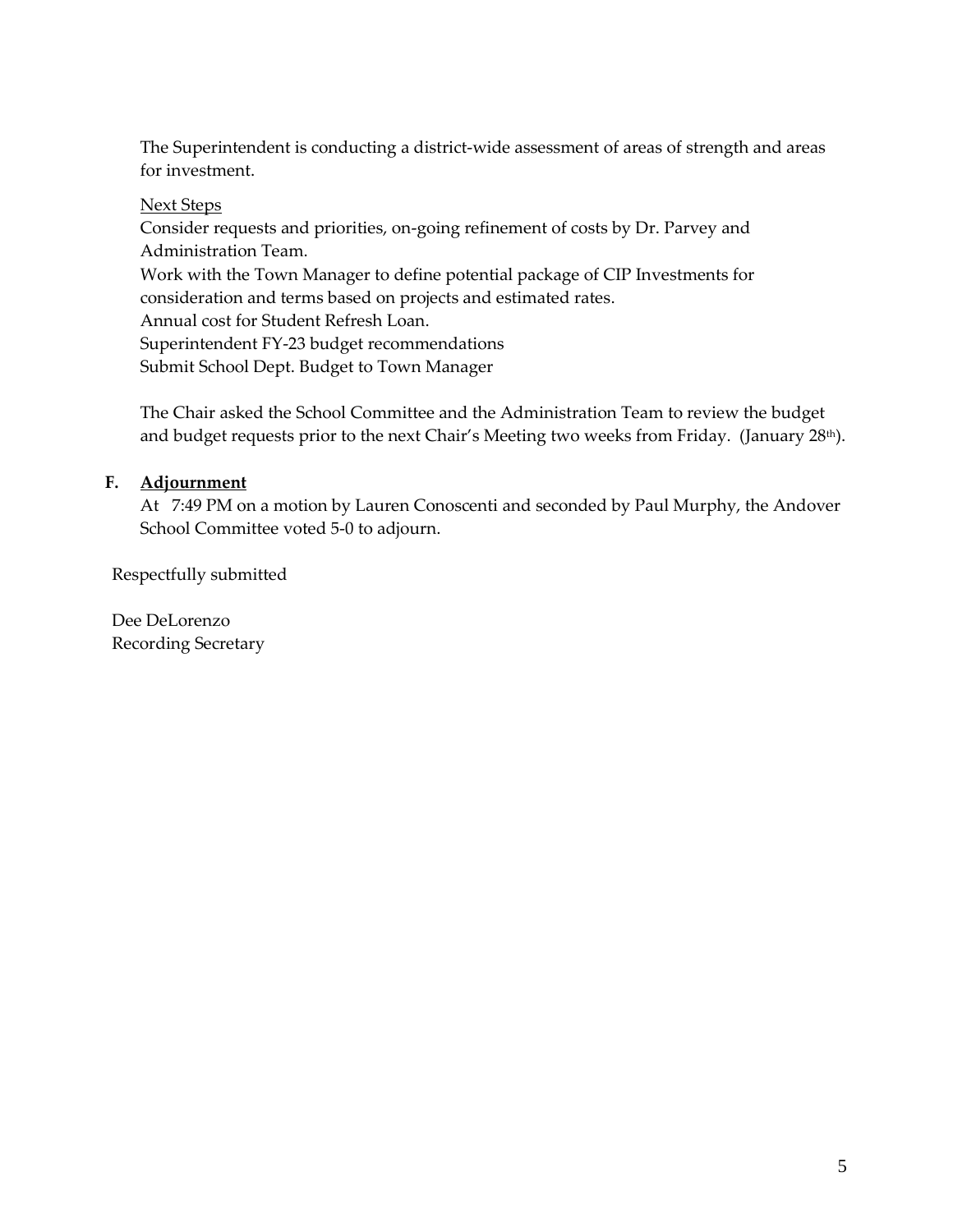# **Andover School Committee Thursday, January 27, 2022 School Committee Room**

**Participants from the School Committee:** Chair Susan McCready, Vice Chair Lauren Conoscenti, Tracey Spruce, Paul Murphy, and Shannon Scully.

**Others participating**: Superintendent Dr. Magda Parvey, Asst. Superintendent Dr. Julie Riley, Assistant Superintendent Dr. Sara Stetson, Business Manager Paul Szymanski.

# I. **Regular Meeting**

# **A. Call to Order**

Chairperson McCready called to order the meeting of the Andover School Committee at 6:15 PM in the School Committee Room and the Committee immediately voted to meet in Executive Session.

# II. **Executive Session**

Shannon Scully moved for the School Committee to meet in executive session pursuant to Massachusetts General Laws chapter 30A, section 21(a) for the following purposes: (b) Purpose (3) to discuss strategy with respect to collective bargaining with unionized personnel, namely Andover Assistants, SEIU Local 888-School Custodians, (AEA) Unit A, and the Jan 25 mediation re MUP-21-8668 (District's denial of paid leave to attend to Union matters), because an open session may have a detrimental effect on the bargaining position of the Committee. Motion seconded by Tracey Spruce. The Committee will reconvene in open session at approximately 7:00 P.M.

# III. **Regular Meeting resumed at 7:15 PM**

# **A. Call to Order/Moment of Silence/Salute to Flag**

Susan McCready explained the nature of her comments at a recent grievance hearing and apologized to her colleagues, administration and to the many wonderful educators in our District.

# **B. Recognitions/Communications Superintendent's Report:**

The Superintendent reported on her activities of the past two weeks that included but not limited to budget preparation, administrative meetings, participation in Mass REDI Program on Racial Equity Diversity and Inclusion Strategy, New Superintendents' Induction Program, District Organization Meeting, Emergency Management Working Group with Town Officials, Town-wide PTO, DESE at Home Testing Program Announcement.

She also participated in the Superintendent's Administrative Team professional development with Teamworks' which was very productive. The January 7, 2022 All Around APS newsletter had 10,343 views since the publication began in 2018. Thank you to Nicole Kieser, School Communications Director.

Covid update: Our numbers have decreased from earlier in the month. The DESE At-home Testing Program will be beneficial to us. Students and Staff will receive a box with two tests every two weeks to test themselves. Positive cases should be reported in ASPEN.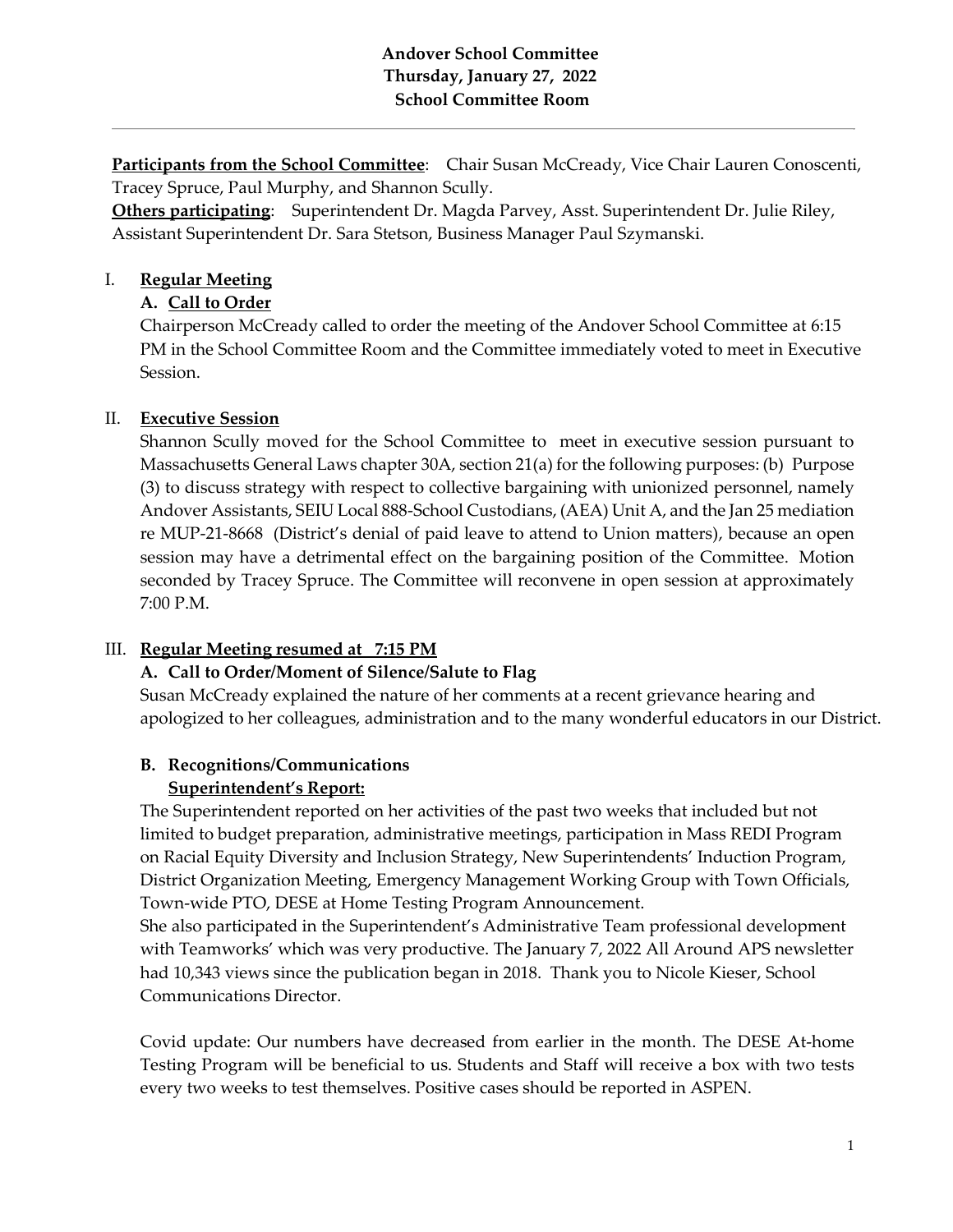We will no longer participate in the Test and Stay Program and quarantining will no longer be required for close contacts; the APS Dashboard will continue to be updated.

Julie Riley announced that the Kindergarten Registration period will begin on March  $1<sup>st</sup>$  due to some technology updates in ASPEN. The update will be placed on the APS Website and in the local newspapers.

Susan McCready reported that Joel Blumstein, Chair of the West Elementary -Shawsheen School Building Committee, will be providing an update to the Committee on the School Building Project and an opportunity for the School Committee to ask questions. Susan and Dr. Parvey will be presenting the FY-23 School Budget to the Finance Committee on Tuesday night and the Triboard Meeting is scheduled for March 9<sup>th</sup> at 7:00 PM.

Susan McCready shared that she recently participated in Mary Robb's US History II Class at AHS where all of the students were having a conversation around immigration. The interaction of the kids and their understanding of immigration was very interesting and insightful.

# **C. Public Input**

Susan Greco, 22 Summer St, N. Andover, an Instructional Assistant for Andover Public Schools, spoke to the Committee about the School Department's FY-23 Operating Budget and shared what she believes to be the dollar amount necessary to settle the IA's contract. Mary Jay Hudack, 62 High Street, also an Instructional Assistant said the job requires perseverance, stamina and empathy; the job can be rewarding and amazing and at other times discouraging. Discouragement comes with the feeling that the IA's are not valued. Please negotiate a fair contract with them.

# **D. Response to Public Input**

- **E. Education**
- **F. [Continuing](https://www.aps1.net/DocumentCenter/View/12199/FY2023-Budget---Recommendation-to-SC-on-20220127-FINAL-with-Update-002) Business**

# 1. **[FY23 Budget Vote](https://www.aps1.net/DocumentCenter/View/12199/FY2023-Budget---Recommendation-to-SC-on-20220127-FINAL-with-Update-002)**

Dr. Parvey and Asst. Superintendent, Paul Szymanski presented a financial analysis of the updated version of the APS FY-23 Preliminary Budget to the Committee.

| Personnel         | \$77,899,943 |                               |
|-------------------|--------------|-------------------------------|
| General Expenses: | \$18,100,948 |                               |
| Total:            |              | \$96,000,891 (3.68% increase) |

The budget includes major initiatives to expand coaching and instructional support for Math K-8, curriculum development process across grades and content, back-office effectiveness and efficiency (Business Office) and operational efficiencies. Staffing recommendation to strategically allocate staff and maximize efficiencies to address the learning gap, provide targeted support based on identified needs, provide structures to promote continuous professional learning and curriculum development and support for social emotional learning for students.

Budget Recommendation Highlights shared by Dr. Parvey included the Baseline Level-Service Drivers: salary/track & step, COLA, and other financial compensation and Transportation for general ed and special education contract increases.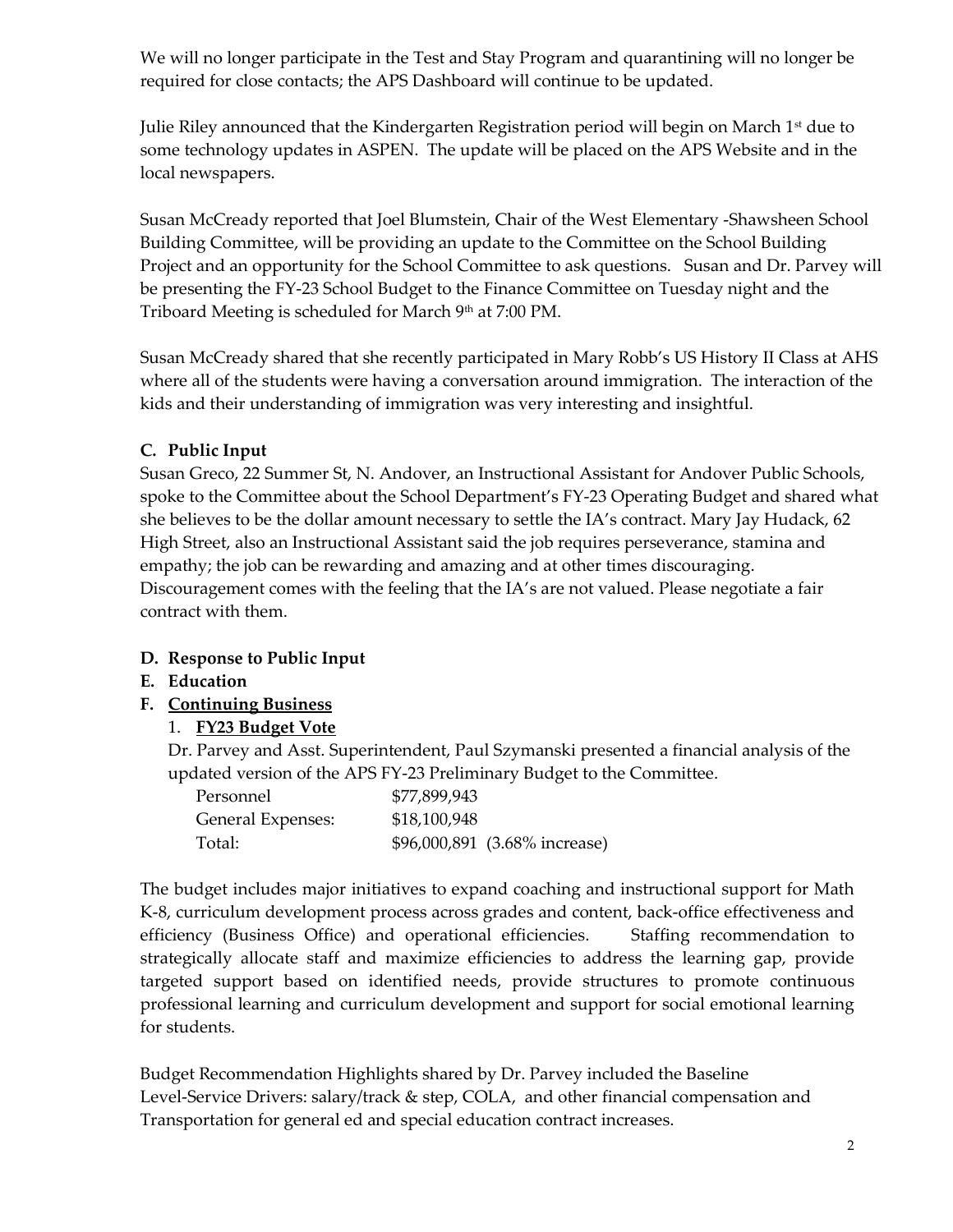Offsets & Cost Savings include: Out-of District Special Education tuition expense reductions Strategic management of the Circuit Breaker funds Natural attrition (retirements) of tenured staff and resignations replaced by new hires at lower pay rates. Resource response to enrollment declined, including FTE restructuring Support through ESSER Funds and other grants

| <b>Budget Summary:</b>          |                                                                       |
|---------------------------------|-----------------------------------------------------------------------|
| Obligations                     | \$1,383,569                                                           |
| <b>Operational Efficiencies</b> | \$403,000                                                             |
| Core Curriculum                 | \$524,585                                                             |
| Spec Ed and SEL                 | $$0$ (funded through grants and repurposing, as presented on 1/11/22) |
| <b>Student Activities</b>       | \$238,302                                                             |
| Capital Projects                | 854,000                                                               |
| Total FY-23 Budget Increase:    | \$3,403,456<br>3.68% over FY-22                                       |
|                                 |                                                                       |

Teaching & Learning:  $$524,000$  allocation

ESSER Grant funds will be used for Middle School Guidance Counselors Professional Learning, and Math Coaching to help our schools/students.

Recommended investments in Special Ed and Social Emotional Learning: SPED & SEL: Addition of a BRIDGE Program, BCBA's EFTs, and Part-time SLP for this program. SEL Initiative addition of one SEL position and the addition of three Middle School Guidance Counselors grant funded for two years. All of the above will be covered by grants and at no cost to the District.

Julie Riley reported on the need for SEL position to look at what currently exists in the District and the SEL Sprint and to build out an SEL program that is well articulated across the elementary schools and bridges the gap between home and school.

Student Activities are included in the budget for items typically paid for by the Parent/Booster Club for a total of \$23,302 for Performing Arts, Athletics and the elimination of the \$125 perstudent fee for middle school extra-curriculars.

Capital Projects (SCH-5) \$604,000 for Repayment of loan to accelerate some facility projects Device Leasing (IT-2) \$250,00 to move the student device lease from the CIP to the Operating Budget.

The School Committee appreciates the efforts of the School Administration Team for their work on the budget for the FY2023 School Year. Dr. Parvey also thanked the School Committee for their support in the budget process.